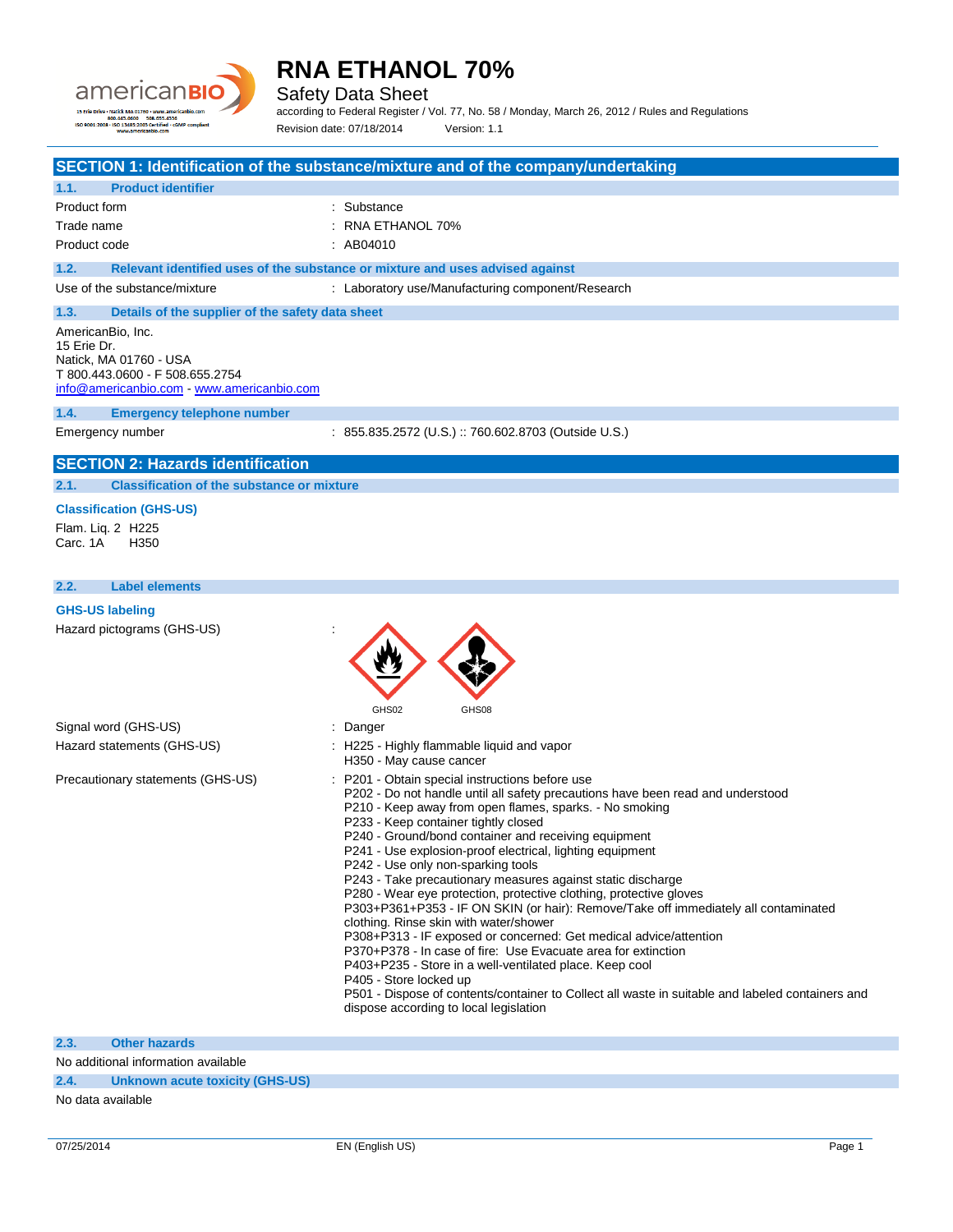Safety Data Sheet

| according to Federal Register / Vol. 77, No. 58 / Monday, March 26, 2012 / Rules and Regulations        |          |                                                                                            |           |                                                                                                  |
|---------------------------------------------------------------------------------------------------------|----------|--------------------------------------------------------------------------------------------|-----------|--------------------------------------------------------------------------------------------------|
| <b>SECTION 3: Composition/information on ingredients</b>                                                |          |                                                                                            |           |                                                                                                  |
| 3.1.<br><b>Substance</b>                                                                                |          |                                                                                            |           |                                                                                                  |
| Trade name                                                                                              |          | : RNA ETHANOL 70%                                                                          |           |                                                                                                  |
| Name                                                                                                    |          | <b>Product identifier</b>                                                                  | %         | <b>Classification (GHS-US)</b>                                                                   |
| ethanol                                                                                                 |          | (CAS No) 64-17-5                                                                           | $65 - 75$ | Flam. Liq. 2, H225<br>Carc. 1A, H350                                                             |
| water, reagent grade, usp purified                                                                      |          | (CAS No) 7732-18-5                                                                         | $25 - 35$ | Not classified                                                                                   |
| Full text of H-phrases: see section 16                                                                  |          |                                                                                            |           |                                                                                                  |
| 3.2.<br><b>Mixture</b>                                                                                  |          |                                                                                            |           |                                                                                                  |
| Not applicable                                                                                          |          |                                                                                            |           |                                                                                                  |
| <b>SECTION 4: First aid measures</b>                                                                    |          |                                                                                            |           |                                                                                                  |
| <b>Description of first aid measures</b><br>4.1.                                                        |          |                                                                                            |           |                                                                                                  |
| First-aid measures general                                                                              |          | (show the label where possible).                                                           |           | : Never give anything by mouth to an unconscious person. If you feel unwell, seek medical advice |
| First-aid measures after inhalation                                                                     |          | : Assure fresh air breathing. Allow the victim to rest.                                    |           |                                                                                                  |
| First-aid measures after skin contact                                                                   |          | warm water rinse.                                                                          |           | : Remove affected clothing and wash all exposed skin area with mild soap and water, followed by  |
| First-aid measures after eye contact                                                                    | persist. |                                                                                            |           | : Rinse immediately with plenty of water. Obtain medical attention if pain, blinking or redness  |
| First-aid measures after ingestion                                                                      |          | : Rinse mouth. Do NOT induce vomiting. Obtain emergency medical attention.                 |           |                                                                                                  |
| 4.2.<br>Most important symptoms and effects, both acute and delayed                                     |          |                                                                                            |           |                                                                                                  |
| Symptoms/injuries                                                                                       |          | : Not expected to present a significant hazard under anticipated conditions of normal use. |           |                                                                                                  |
| 4.3.<br>Indication of any immediate medical attention and special treatment needed                      |          |                                                                                            |           |                                                                                                  |
| No additional information available                                                                     |          |                                                                                            |           |                                                                                                  |
| <b>SECTION 5: Firefighting measures</b>                                                                 |          |                                                                                            |           |                                                                                                  |
| 5.1.<br><b>Extinguishing media</b>                                                                      |          |                                                                                            |           |                                                                                                  |
| suitable extinguishing media                                                                            |          | : Foam. Dry powder. Carbon dioxide. Water spray. Sand.                                     |           |                                                                                                  |
| Unsuitable extinguishing media                                                                          |          | : Do not use a heavy water stream.                                                         |           |                                                                                                  |
| 5.2.<br>Special hazards arising from the substance or mixture                                           |          |                                                                                            |           |                                                                                                  |
| No additional information available                                                                     |          |                                                                                            |           |                                                                                                  |
| 5.3.<br><b>Advice for firefighters</b>                                                                  |          |                                                                                            |           |                                                                                                  |
| Firefighting instructions                                                                               |          | chemical fire. Avoid (reject) fire-fighting water to enter environment.                    |           | : Use water spray or fog for cooling exposed containers. Exercise caution when fighting any      |
| Protection during firefighting                                                                          |          |                                                                                            |           | : Do not enter fire area without proper protective equipment, including respiratory protection.  |
| <b>SECTION 6: Accidental release measures</b>                                                           |          |                                                                                            |           |                                                                                                  |
| Personal precautions, protective equipment and emergency procedures<br>6.1.                             |          |                                                                                            |           |                                                                                                  |
| 6.1.1.<br>For non-emergency personnel                                                                   |          |                                                                                            |           |                                                                                                  |
| <b>Emergency procedures</b>                                                                             |          | : Evacuate unnecessary personnel.                                                          |           |                                                                                                  |
| 6.1.2.<br>For emergency responders                                                                      |          |                                                                                            |           |                                                                                                  |
| Protective equipment                                                                                    |          | : Equip cleanup crew with proper protection.                                               |           |                                                                                                  |
| <b>Emergency procedures</b>                                                                             |          | : Ventilate area.                                                                          |           |                                                                                                  |
| 6.2.<br><b>Environmental precautions</b>                                                                |          |                                                                                            |           |                                                                                                  |
| Prevent entry to sewers and public waters. Notify authorities if liquid enters sewers or public waters. |          |                                                                                            |           |                                                                                                  |
| 6.3.<br>Methods and material for containment and cleaning up                                            |          |                                                                                            |           |                                                                                                  |

Methods for cleaning up **intercal can- Example 1**: Soak up spills with inert solids, such as clay or diatomaceous earth as soon as possible. Collect spillage. Store away from other materials.

**6.4. Reference to other sections**

See Heading 8. Exposure controls and personal protection.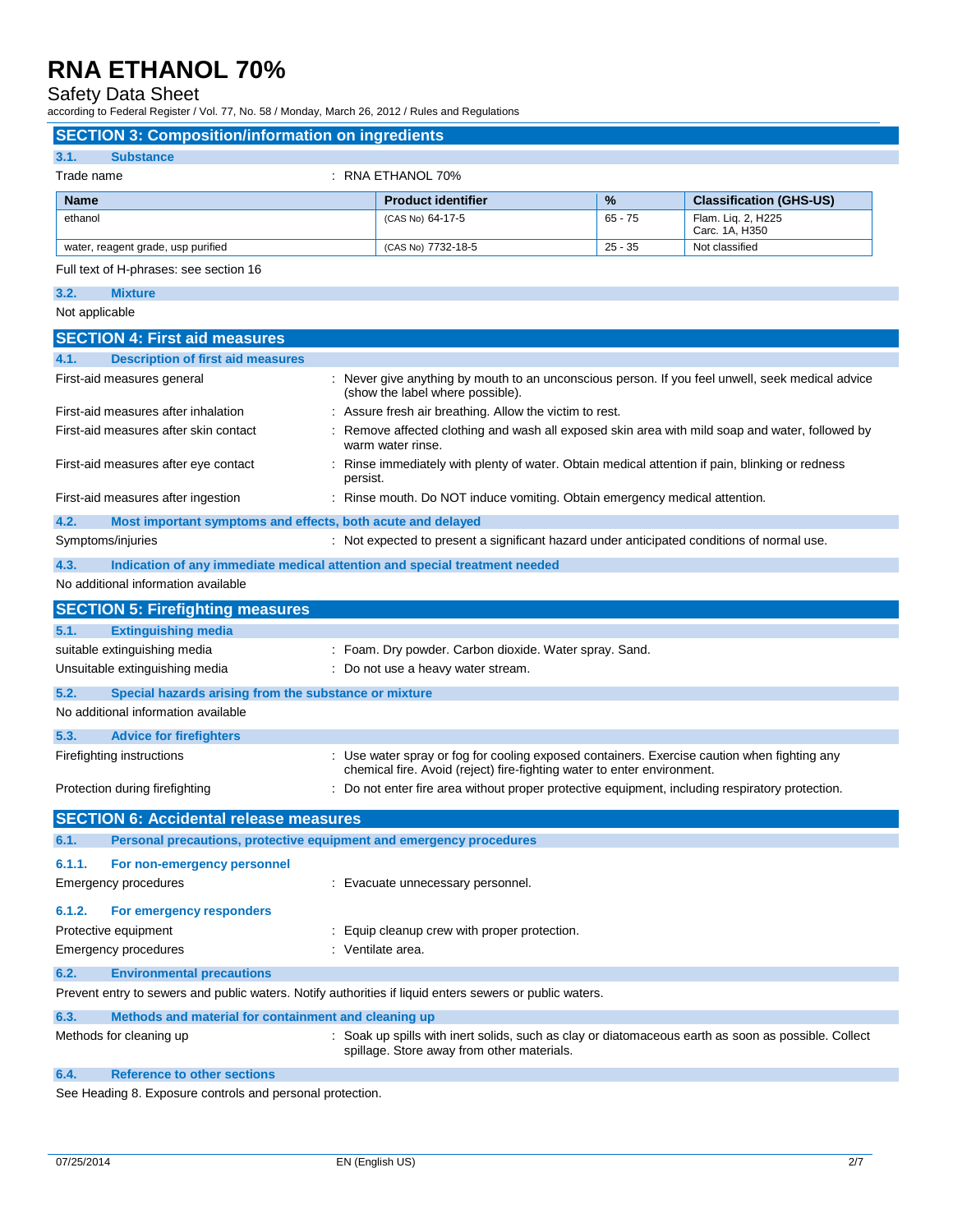# Safety Data Sheet<br>according to Federal Register / \

| according to Federal Register / Vol. 77, No. 58 / Monday, March 26, 2012 / Rules and Regulations |                                                                                                                                                                                            |  |  |
|--------------------------------------------------------------------------------------------------|--------------------------------------------------------------------------------------------------------------------------------------------------------------------------------------------|--|--|
| <b>SECTION 7: Handling and storage</b>                                                           |                                                                                                                                                                                            |  |  |
| <b>Precautions for safe handling</b><br>7.1.                                                     |                                                                                                                                                                                            |  |  |
| Precautions for safe handling                                                                    | : Wash hands and other exposed areas with mild soap and water before eat, drink or smoke and<br>when leaving work. Provide good ventilation in process area to prevent formation of vapor. |  |  |
| 7.2.<br>Conditions for safe storage, including any incompatibilities                             |                                                                                                                                                                                            |  |  |
| Storage conditions                                                                               | : Keep only in the original container in a cool, well ventilated place away from : Direct sunlight.,<br>Heat sources. Keep container closed when not in use.                               |  |  |
| Incompatible products                                                                            | : Strong bases. strong acids.                                                                                                                                                              |  |  |
| Incompatible materials                                                                           | : Sources of ignition. Direct sunlight.                                                                                                                                                    |  |  |
| 7.3.<br><b>Specific end use(s)</b>                                                               |                                                                                                                                                                                            |  |  |
| No additional information available                                                              |                                                                                                                                                                                            |  |  |
| <b>SECTION 8: Exposure controls/personal protection</b>                                          |                                                                                                                                                                                            |  |  |
| 8.1.<br><b>Control parameters</b>                                                                |                                                                                                                                                                                            |  |  |
| No additional information available                                                              |                                                                                                                                                                                            |  |  |
| 8.2.<br><b>Exposure controls</b>                                                                 |                                                                                                                                                                                            |  |  |
| Personal protective equipment                                                                    | : Avoid all unnecessary exposure.                                                                                                                                                          |  |  |
| Hand protection                                                                                  | : Wear protective gloves.                                                                                                                                                                  |  |  |
| Eye protection<br>Respiratory protection                                                         | Chemical goggles or safety glasses.<br>Wear approved mask.                                                                                                                                 |  |  |
| Other information                                                                                | : When using, do not eat, drink or smoke.                                                                                                                                                  |  |  |
| <b>SECTION 9: Physical and chemical properties</b>                                               |                                                                                                                                                                                            |  |  |
| Information on basic physical and chemical properties<br>9.1.                                    |                                                                                                                                                                                            |  |  |
| Physical state                                                                                   | : Liquid                                                                                                                                                                                   |  |  |
| Color                                                                                            | : Colorless.                                                                                                                                                                               |  |  |
| Odor                                                                                             | characteristic.                                                                                                                                                                            |  |  |
| Odor threshold                                                                                   | No data available                                                                                                                                                                          |  |  |
| рH                                                                                               | No data available                                                                                                                                                                          |  |  |
| Relative evaporation rate (butyl acetate=1)                                                      | : No data available                                                                                                                                                                        |  |  |
| Melting point                                                                                    | : No data available                                                                                                                                                                        |  |  |
| Freezing point                                                                                   | No data available                                                                                                                                                                          |  |  |
| Boiling point                                                                                    | No data available                                                                                                                                                                          |  |  |
| Flash point                                                                                      | No data available                                                                                                                                                                          |  |  |
| Self ignition temperature                                                                        | : No data available                                                                                                                                                                        |  |  |
| Decomposition temperature                                                                        | : No data available                                                                                                                                                                        |  |  |
| Flammability (solid, gas)                                                                        | : No data available                                                                                                                                                                        |  |  |
| Vapor pressure                                                                                   | : No data available                                                                                                                                                                        |  |  |
| Relative vapor density at 20 °C                                                                  | : No data available                                                                                                                                                                        |  |  |
| Relative density                                                                                 | : No data available                                                                                                                                                                        |  |  |
| Solubility                                                                                       | : No data available                                                                                                                                                                        |  |  |
| Log Pow                                                                                          | : No data available                                                                                                                                                                        |  |  |
| Log Kow                                                                                          | : No data available                                                                                                                                                                        |  |  |
| Viscosity, kinematic                                                                             | : No data available                                                                                                                                                                        |  |  |
| Viscosity, dynamic                                                                               | : No data available                                                                                                                                                                        |  |  |
| <b>Explosive properties</b>                                                                      | : No data available                                                                                                                                                                        |  |  |
| Oxidizing properties                                                                             | : No data available                                                                                                                                                                        |  |  |
| <b>Explosive limits</b>                                                                          | : No data available                                                                                                                                                                        |  |  |

#### **9.2. Other information**

No additional information available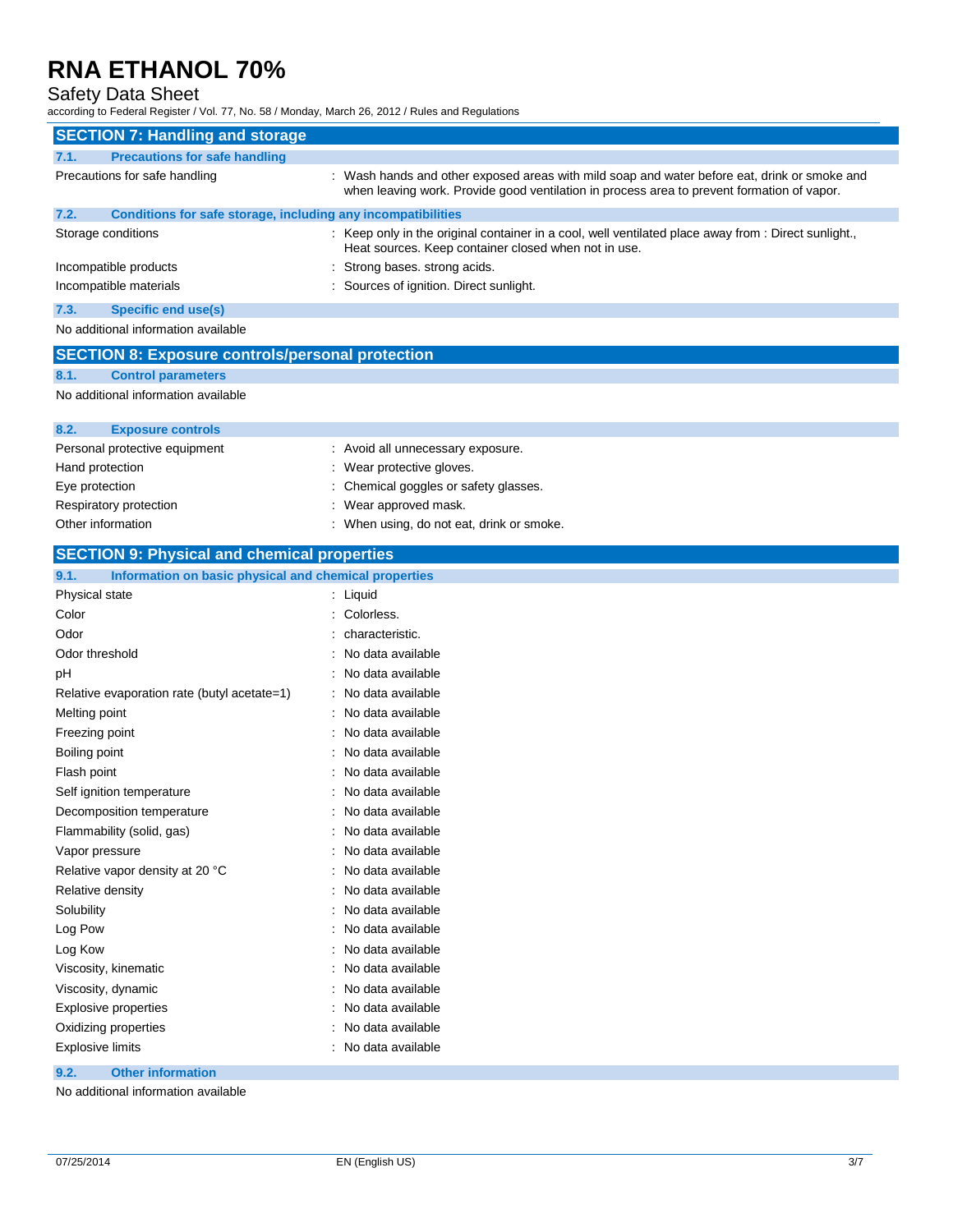### Safety Data Sheet

according to Federal Register / Vol. 77, No. 58 / Monday, March 26, 2012 / Rules and Regulations

|                                                      | <b>SECTION 10: Stability and reactivity</b> |  |  |
|------------------------------------------------------|---------------------------------------------|--|--|
| 10.1.                                                | <b>Reactivity</b>                           |  |  |
|                                                      | No additional information available         |  |  |
| 10.2.                                                | <b>Chemical stability</b>                   |  |  |
| Not established.                                     |                                             |  |  |
| 10.3.                                                | <b>Possibility of hazardous reactions</b>   |  |  |
| Not established.                                     |                                             |  |  |
| 10.4.                                                | <b>Conditions to avoid</b>                  |  |  |
| Direct sunlight. Extremely high or low temperatures. |                                             |  |  |
| 10.5.                                                | <b>Incompatible materials</b>               |  |  |
| strong acids. Strong bases.                          |                                             |  |  |
| 10.6.                                                | <b>Hazardous decomposition products</b>     |  |  |
| fume. Carbon monoxide. Carbon dioxide.               |                                             |  |  |
|                                                      | <b>Contract Contract</b>                    |  |  |

## **SECTION 11: Toxicological information**

### **11.1. Information on toxicological effects**

Acute toxicity **in the case of the CALIC CONTEX Not classified** : Not classified

| ethanol (64-17-5)                                      |                                                                            |
|--------------------------------------------------------|----------------------------------------------------------------------------|
| LD50 oral rat                                          | 10740 mg/kg body weight (Rat; Experimental value, Rat; Experimental value) |
| LD50 dermal rabbit                                     | $>$ 16000 mg/kg (Rabbit)                                                   |
| Skin corrosion/irritation                              | Not classified                                                             |
| Serious eye damage/irritation                          | Not classified                                                             |
| Respiratory or skin sensitization                      | Not classified                                                             |
| Germ cell mutagenicity                                 | Not classified                                                             |
| Carcinogenicity                                        | May cause cancer.                                                          |
| ethanol (64-17-5)                                      |                                                                            |
| IARC group                                             | 1 - Carcinogenic to Humans                                                 |
| Reproductive toxicity                                  | : Not classified                                                           |
| Specific target organ toxicity (single exposure)       | : Not classified                                                           |
| Specific target organ toxicity (repeated<br>exposure)  | Not classified<br>۰.                                                       |
| Aspiration hazard                                      | Not classified<br>÷                                                        |
| Potential Adverse human health effects and<br>symptoms | Based on available data, the classification criteria are not met.          |

## **SECTION 12: Ecological information**

**12.1. Toxicity**

| ethanol (64-17-5)                             |                                                               |
|-----------------------------------------------|---------------------------------------------------------------|
| LC50 fish 1                                   | 14200 mg/l (96 h; Pimephales promelas; Nominal concentration) |
| EC50 Daphnia 1                                | 9300 mg/l (48 h; Daphnia magna)                               |
| LC50 fish 2                                   | 13000 mg/l 96 h; Salmo gairdneri (Oncorhynchus mykiss)        |
| EC50 Daphnia 2                                | 10800 mg/l (24 h; Daphnia magna)                              |
| Threshold limit other aquatic organisms 1     | 65 mg/l (72 h; Protozoa)                                      |
| Threshold limit algae 1                       | 1450 mg/l (192 h; Microcystis aeruginosa; Growth rate)        |
| Threshold limit algae 2                       | 5000 mg/l (168 h; Scenedesmus quadricauda; Growth rate)       |
| <b>Persistence and degradability</b><br>12.2. |                                                               |
| <b>RNA ETHANOL 70%</b>                        |                                                               |
| Persistence and degradability                 | Not established.                                              |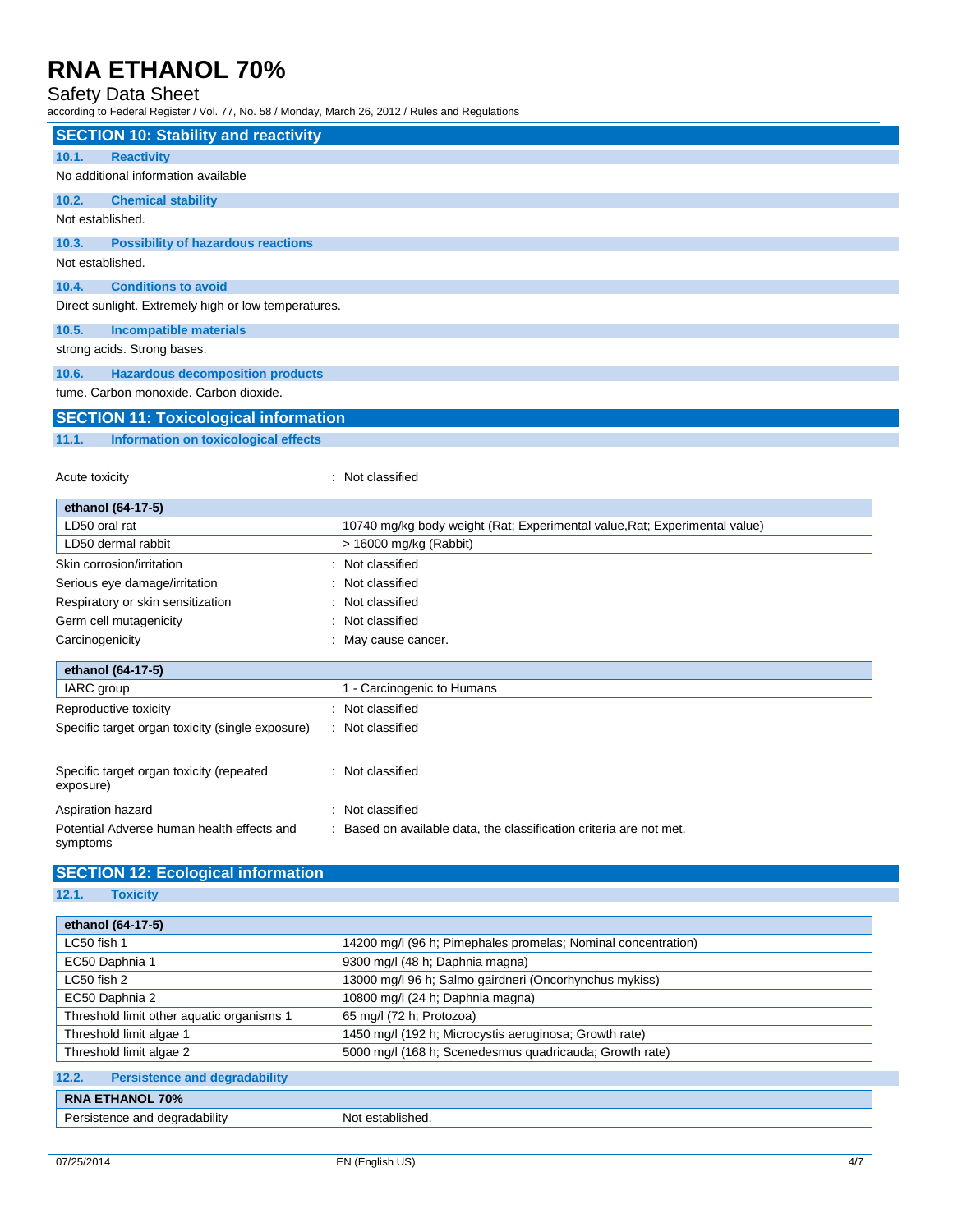## Safety Data Sheet

according to Federal Register / Vol. 77, No. 58 / Monday, March 26, 2012 / Rules and Regulations

| ethanol (64-17-5)                                                         |                                                                                                                                                                                                                                                                                                                                                                                                                                                                                                                                                                                                                                                                                                                                                                                                                                                                                                                                                    |
|---------------------------------------------------------------------------|----------------------------------------------------------------------------------------------------------------------------------------------------------------------------------------------------------------------------------------------------------------------------------------------------------------------------------------------------------------------------------------------------------------------------------------------------------------------------------------------------------------------------------------------------------------------------------------------------------------------------------------------------------------------------------------------------------------------------------------------------------------------------------------------------------------------------------------------------------------------------------------------------------------------------------------------------|
| Persistence and degradability                                             | Readily biodegradable in water. Biodegradable in the soil. No (test)data on mobility of the<br>substance available.                                                                                                                                                                                                                                                                                                                                                                                                                                                                                                                                                                                                                                                                                                                                                                                                                                |
| Biochemical oxygen demand (BOD)                                           | 0.8 - 0.967 g O <sup>2</sup> /g substance                                                                                                                                                                                                                                                                                                                                                                                                                                                                                                                                                                                                                                                                                                                                                                                                                                                                                                          |
| Chemical oxygen demand (COD)                                              | 1.70 g O <sup>2</sup> /g substance                                                                                                                                                                                                                                                                                                                                                                                                                                                                                                                                                                                                                                                                                                                                                                                                                                                                                                                 |
| ThOD                                                                      | 2.10 g O <sup>2</sup> /g substance                                                                                                                                                                                                                                                                                                                                                                                                                                                                                                                                                                                                                                                                                                                                                                                                                                                                                                                 |
| BOD (% of ThOD)                                                           | 0.43 % ThOD                                                                                                                                                                                                                                                                                                                                                                                                                                                                                                                                                                                                                                                                                                                                                                                                                                                                                                                                        |
| 12.3.<br><b>Bioaccumulative potential</b>                                 |                                                                                                                                                                                                                                                                                                                                                                                                                                                                                                                                                                                                                                                                                                                                                                                                                                                                                                                                                    |
| <b>RNA ETHANOL 70%</b>                                                    |                                                                                                                                                                                                                                                                                                                                                                                                                                                                                                                                                                                                                                                                                                                                                                                                                                                                                                                                                    |
| Bioaccumulative potential                                                 | Not established.                                                                                                                                                                                                                                                                                                                                                                                                                                                                                                                                                                                                                                                                                                                                                                                                                                                                                                                                   |
| ethanol (64-17-5)                                                         |                                                                                                                                                                                                                                                                                                                                                                                                                                                                                                                                                                                                                                                                                                                                                                                                                                                                                                                                                    |
| Log Pow                                                                   | -0.31 (Experimental value)                                                                                                                                                                                                                                                                                                                                                                                                                                                                                                                                                                                                                                                                                                                                                                                                                                                                                                                         |
| Bioaccumulative potential                                                 | Low potential for bioaccumulation (Log Kow $<$ 4).                                                                                                                                                                                                                                                                                                                                                                                                                                                                                                                                                                                                                                                                                                                                                                                                                                                                                                 |
| 12.4.<br><b>Mobility in soil</b>                                          |                                                                                                                                                                                                                                                                                                                                                                                                                                                                                                                                                                                                                                                                                                                                                                                                                                                                                                                                                    |
| ethanol (64-17-5)                                                         |                                                                                                                                                                                                                                                                                                                                                                                                                                                                                                                                                                                                                                                                                                                                                                                                                                                                                                                                                    |
| Surface tension                                                           | 0.022 N/m (20 $°C$ )                                                                                                                                                                                                                                                                                                                                                                                                                                                                                                                                                                                                                                                                                                                                                                                                                                                                                                                               |
| 12.5.                                                                     |                                                                                                                                                                                                                                                                                                                                                                                                                                                                                                                                                                                                                                                                                                                                                                                                                                                                                                                                                    |
| <b>Other adverse effects</b>                                              |                                                                                                                                                                                                                                                                                                                                                                                                                                                                                                                                                                                                                                                                                                                                                                                                                                                                                                                                                    |
| Other information                                                         | : Avoid release to the environment.                                                                                                                                                                                                                                                                                                                                                                                                                                                                                                                                                                                                                                                                                                                                                                                                                                                                                                                |
| <b>SECTION 13: Disposal considerations</b>                                |                                                                                                                                                                                                                                                                                                                                                                                                                                                                                                                                                                                                                                                                                                                                                                                                                                                                                                                                                    |
| 13.1.<br><b>Waste treatment methods</b>                                   |                                                                                                                                                                                                                                                                                                                                                                                                                                                                                                                                                                                                                                                                                                                                                                                                                                                                                                                                                    |
| Waste disposal recommendations                                            | : Dispose in a safe manner in accordance with local/national regulations.                                                                                                                                                                                                                                                                                                                                                                                                                                                                                                                                                                                                                                                                                                                                                                                                                                                                          |
| Ecology - waste materials                                                 | : Avoid release to the environment.                                                                                                                                                                                                                                                                                                                                                                                                                                                                                                                                                                                                                                                                                                                                                                                                                                                                                                                |
| <b>SECTION 14: Transport information</b>                                  |                                                                                                                                                                                                                                                                                                                                                                                                                                                                                                                                                                                                                                                                                                                                                                                                                                                                                                                                                    |
| In accordance with DOT                                                    |                                                                                                                                                                                                                                                                                                                                                                                                                                                                                                                                                                                                                                                                                                                                                                                                                                                                                                                                                    |
| Transport document description                                            | : UN1170 Ethanol, 3, II                                                                                                                                                                                                                                                                                                                                                                                                                                                                                                                                                                                                                                                                                                                                                                                                                                                                                                                            |
| UN-No.(DOT)                                                               | : 1170                                                                                                                                                                                                                                                                                                                                                                                                                                                                                                                                                                                                                                                                                                                                                                                                                                                                                                                                             |
| DOT NA no.                                                                | : UN1170                                                                                                                                                                                                                                                                                                                                                                                                                                                                                                                                                                                                                                                                                                                                                                                                                                                                                                                                           |
| DOT Proper Shipping Name                                                  | : Ethanol                                                                                                                                                                                                                                                                                                                                                                                                                                                                                                                                                                                                                                                                                                                                                                                                                                                                                                                                          |
| Department of Transportation (DOT) Hazard<br>Classes                      | : 3 - Class 3 - Flammable and combustible liquid 49 CFR 173.120                                                                                                                                                                                                                                                                                                                                                                                                                                                                                                                                                                                                                                                                                                                                                                                                                                                                                    |
| Hazard labels (DOT)                                                       | : 3 - Flammable liquid                                                                                                                                                                                                                                                                                                                                                                                                                                                                                                                                                                                                                                                                                                                                                                                                                                                                                                                             |
|                                                                           | 3                                                                                                                                                                                                                                                                                                                                                                                                                                                                                                                                                                                                                                                                                                                                                                                                                                                                                                                                                  |
| Packing group (DOT)                                                       | : II - Medium Danger                                                                                                                                                                                                                                                                                                                                                                                                                                                                                                                                                                                                                                                                                                                                                                                                                                                                                                                               |
| DOT Special Provisions (49 CFR 172.102)                                   | : 24 - Alcoholic beverages containing more than 70 percent alcohol by volume must be<br>transported as materials in Packing Group II. Alcoholic beverages containing more than 24<br>percent but not more than 70 percent alcohol by volume must be transported as materials in<br>Packing Group III.<br>IB2 - Authorized IBCs: Metal (31A, 31B and 31N); Rigid plastics (31H1 and 31H2); Composite<br>(31HZ1). Additional Requirement: Only liquids with a vapor pressure less than or equal to 110<br>kPa at 50 C (1.1 bar at 122 F), or 130 kPa at 55 C (1.3 bar at 131 F) are authorized.<br>T4 - 2.65 178.274(d)(2) Normal 178.275(d)(3)<br>TP1 - The maximum degree of filling must not exceed the degree of filling determined by the<br>following: Degree of filling = $97/1 + a$ (tr - tf) Where: tr is the maximum mean bulk temperature<br>during transport, and tf is the temperature in degrees celsius of the liquid during filling. |
| DOT Packaging Exceptions (49 CFR 173.xxx)                                 | : $4b;150$                                                                                                                                                                                                                                                                                                                                                                                                                                                                                                                                                                                                                                                                                                                                                                                                                                                                                                                                         |
| DOT Packaging Non Bulk (49 CFR 173.xxx)                                   | $\therefore$ 202                                                                                                                                                                                                                                                                                                                                                                                                                                                                                                                                                                                                                                                                                                                                                                                                                                                                                                                                   |
| DOT Packaging Bulk (49 CFR 173.xxx)                                       | : 242                                                                                                                                                                                                                                                                                                                                                                                                                                                                                                                                                                                                                                                                                                                                                                                                                                                                                                                                              |
| DOT Quantity Limitations Passenger aircraft/rail : 5 L<br>(49 CFR 173.27) |                                                                                                                                                                                                                                                                                                                                                                                                                                                                                                                                                                                                                                                                                                                                                                                                                                                                                                                                                    |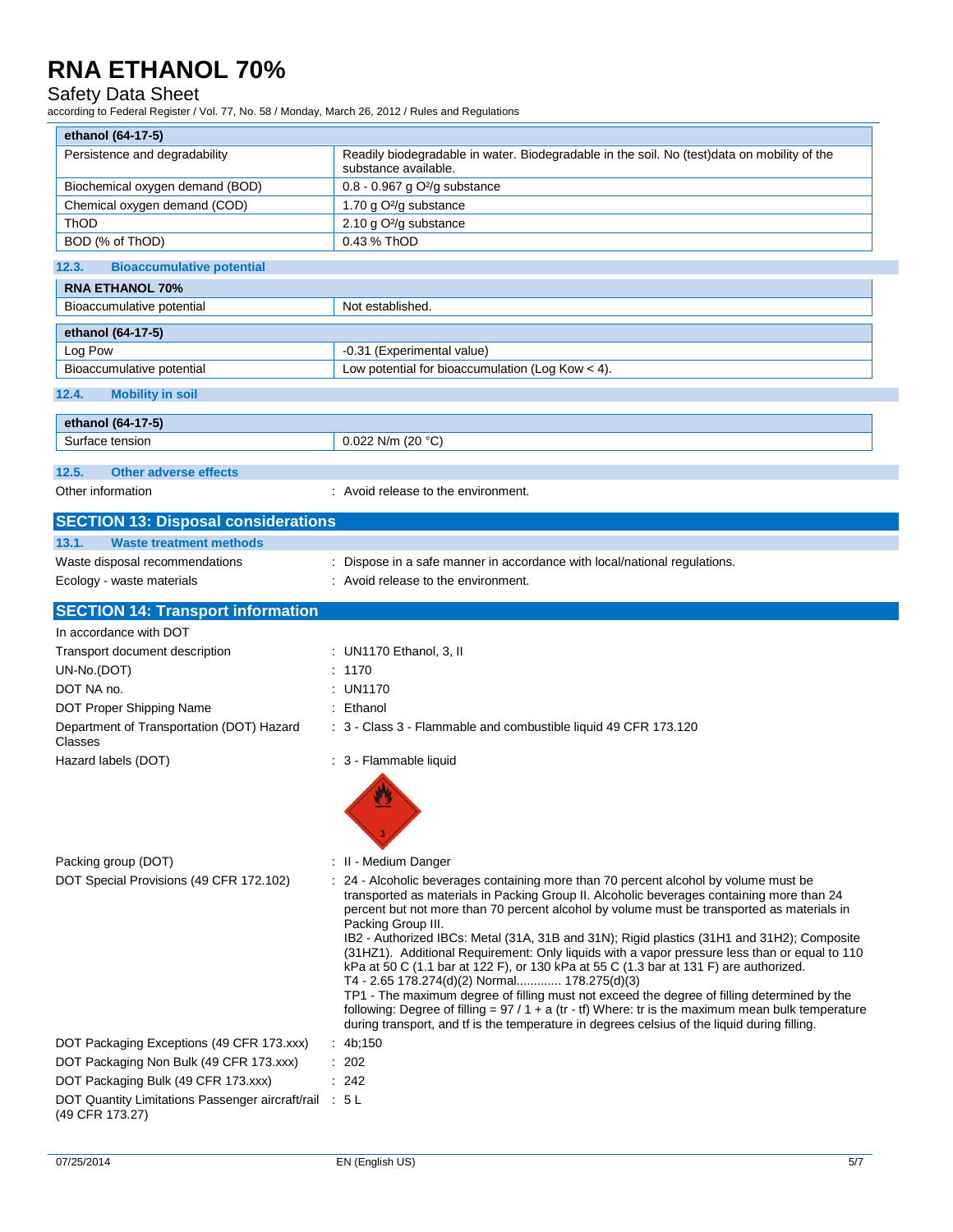### Safety Data Sheet

according to Federal Register / Vol. 77, No. 58 / Monday, March 26, 2012 / Rules and Regulations

| DOT Quantity Limitations Cargo aircraft only (49 : 60 L<br>CFR 175.75) |                                                                                                            |
|------------------------------------------------------------------------|------------------------------------------------------------------------------------------------------------|
| DOT Vessel Stowage Location                                            | : A - The material may be stowed "on deck" or "under deck" on a cargo vessel and on a<br>passenger vessel. |
| <b>Additional information</b>                                          |                                                                                                            |
| Other information                                                      | : No supplementary information available.                                                                  |
|                                                                        |                                                                                                            |
| <b>ADR</b>                                                             |                                                                                                            |
| Transport document description                                         | : UN N/A                                                                                                   |
| Packing group (ADR)                                                    | : N/A                                                                                                      |
| Hazard identification number (Kemler No.)                              | : N/A                                                                                                      |
| Classification code (ADR)                                              | : $N/A$                                                                                                    |
| <b>Transport by sea</b>                                                |                                                                                                            |
| No additional information available                                    |                                                                                                            |
| Air transport                                                          |                                                                                                            |
| الملطا والمسارم والمتحاول ومستملك والمستحلفا الملامس والملا            |                                                                                                            |

No additional information available

### **SECTION 15: Regulatory information**

**15.1. US Federal regulations**

### **ethanol (64-17-5)**

Listed on the United States TSCA (Toxic Substances Control Act) inventory

### **water, reagent grade, usp purified (7732-18-5)**

Listed on the United States TSCA (Toxic Substances Control Act) inventory

#### **15.2. International regulations**

#### **CANADA**

No additional information available

#### **EU-Regulations**

No additional information available

#### **Classification according to Regulation (EC) No. 1272/2008 [CLP]** Not classified

#### **Classification according to Directive 67/548/EEC or 1999/45/EC**

Not classified

#### **15.2.2. National regulations**

#### **ethanol (64-17-5)**

Listed on IARC (International Agency for Research on Cancer)

### **15.3. US State regulations**

#### **ethanol (64-17-5)**

U.S. - New Jersey - Right to Know Hazardous Substance List

| <b>SECTION 16: Other information</b> |       |
|--------------------------------------|-------|
| Other information                    | None. |